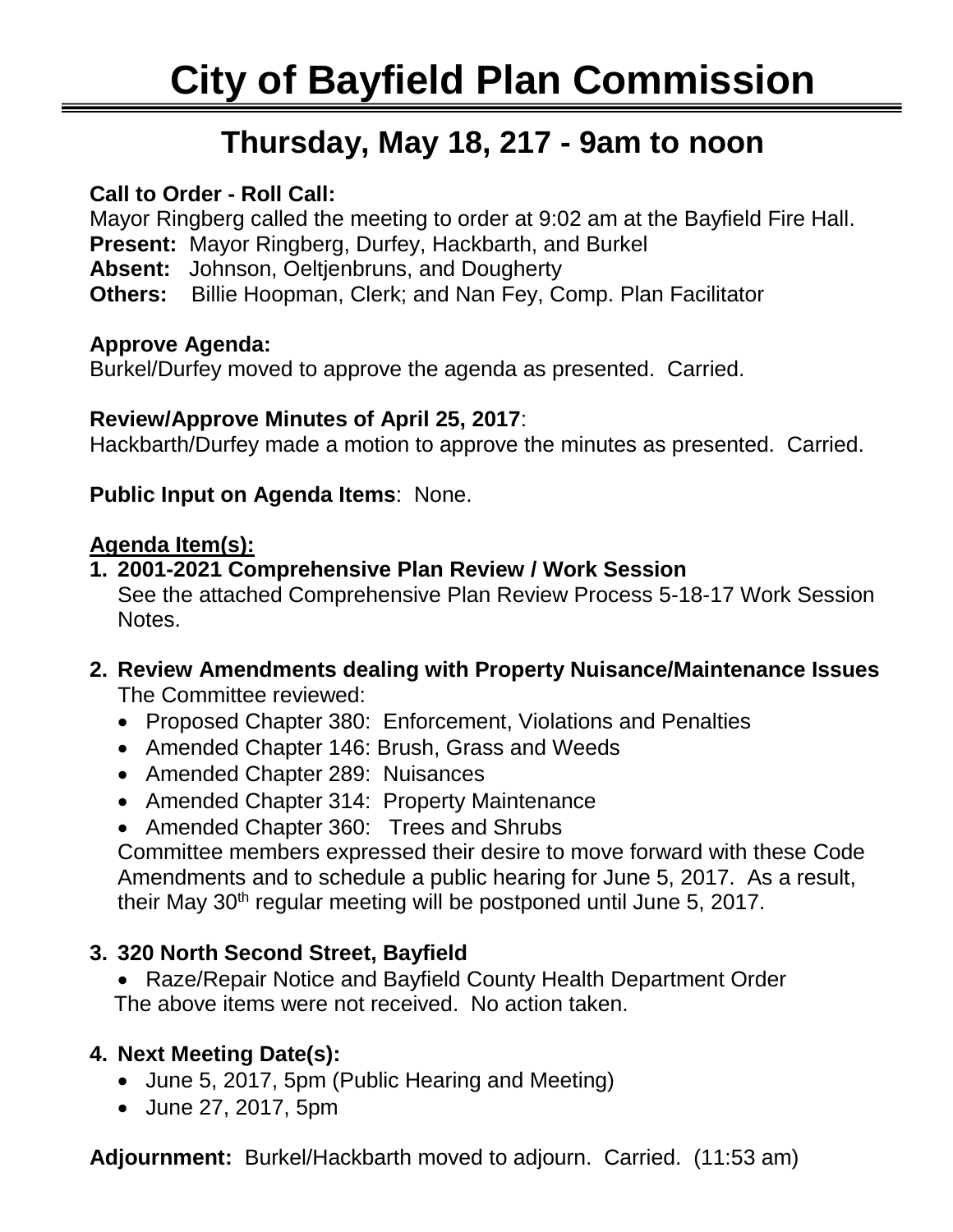#### **COMPREHENSIVE PLAN REVIEW PROCESS 5-18-17 WORK SESSION NOTES**

#### **Mayor's Update**:

Since March, all city boards and committees have reviewed the Action Items assigned to them in the 2001 Comprehensive Plan and provided information on their status – completed (yes/no), additional information needed (yes/no) and clarifying comments where necessary. Many previously unassigned or pending Action Items have been assigned to an appropriate decision-making body. Guiding Principles have also been identified during this process that will provide support for their committee missions and work plans going forward.

#### **Spreadsheet Review**:

The Mayor provided a 12-page document that gathered the current Comp Plan's Action Items, grouped them by CP Element – ACN, ED, H, LU, T & UCF -- and, within each element, highlighted:

- 1. General Principles
- 2. Completed Actions that need some Additional Action
- 3. Completed Actions that need no Additional Action
- 4. Incomplete Actions that need some Additional Action

Participants reviewed this document, adding information where possible, identifying additional Guiding Principles and noting high priority items.

#### **Next Steps**:

Maps: City boards and committees will review maps from the current Comp Plan relevant to their work during regularly scheduled meetings in May/June.

- Current Housing Conditions information (between pages 34-35)
- Roadway Classification information (between pages 48-49)
- Parking information (between pages 48-49)
- Sewers and Sidewalks (between pages 66-67)
- Parks and Recreation Areas (between pages 66-67)
- Assessed Property Value & Tax Classifications (between pages 117-118)
- Existing and Proposed Land Use (between pages 143-144)
- Zoning Districts (between pages 143-144)

Committees will also be provided the Topographic Contours and Fragile Soils maps (between pages 93-94) to view alongside these specific content maps.

Staff will ask the County GIS office to collaborate on map(s) of city-owned parcels and rights-ofway for a complete inventory of lands under City control.